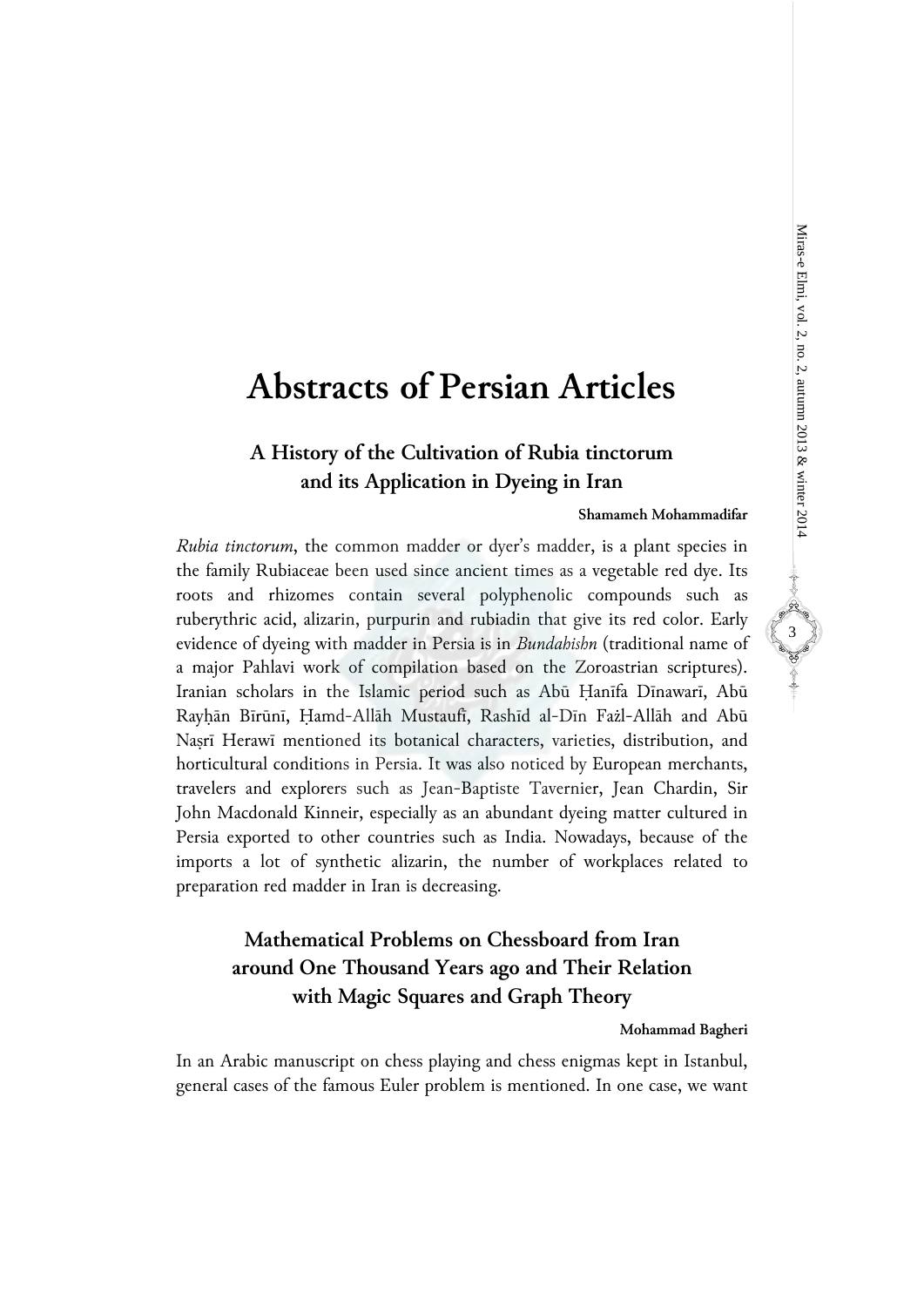to start from the corner, make alternately horse moves (L-shaped as today) and elephant move (two slant steps, not as many steps in modern rule), so that all the 64 squares are swept without repetition. In the manuscript, the numbers are shown in alphanumeric *Abjad* system in which the Arabic letters are used to denote numbers. T hen the solution is also given in an Arabic poem of 32 couplets (64 lines). Each line starts with two letters that provide the coordinates of the squares in the required order. The poem is from a certain ʿAlī b. ʿAbd-Allāh Shīrāzī. Leonhard Euler later studied this mathematical enigma for horse moves only, which bears his name. The manuscript is copied in the  $12<sup>th</sup>$  century and contains materials from a chess expert named Sauī (d. mid- $10^{th}$  century), a famous Arab scholar whose ancestors were Turks coming from the south-eastern coast of the Caspian Sea. A facsimile of the manuscript has been published in Frankfurt (1986) and contains several chess enigmas which now belong to combinatorial mathematics (combinatorics).

## **The Enameled Qibla-finder Bowl from Damascus**

### **Maryam Zamani**

An enameled ceramic qibla-finder bowl exists in Damascus museum (cover page of this issue of *Miras-e Elmi*). Magnetic needle could float on the water in the bowl and establish cardinal directions. The circular table drawn in the bowl gives the deviation of the direction of qibla in 40 localities. The localities are in the eastern part of the Muslim world, from Syria to India including some holy places specifically for Shiites. The information is provided by *Abjad* letters and there is some confusion in the information given in the list. For example, the qibla deviation of Mashhad is written 45° E, while its true value is 54° W. According to the inscription on its center, it was made in Damascus by a certain Seyed Thābit. On the outer edge, inscription indicates: "made for the king, the winner, the victorious, the just, Khāqān, son of Khāqān, king of the two lands and two seas and servant of the two noble sanctuaries, Sultan Selim, may God perpetuate his reign; amen!". This refers to the Ottoman Sultan Selim who reigned in Syria from 1516 to 1520 AD.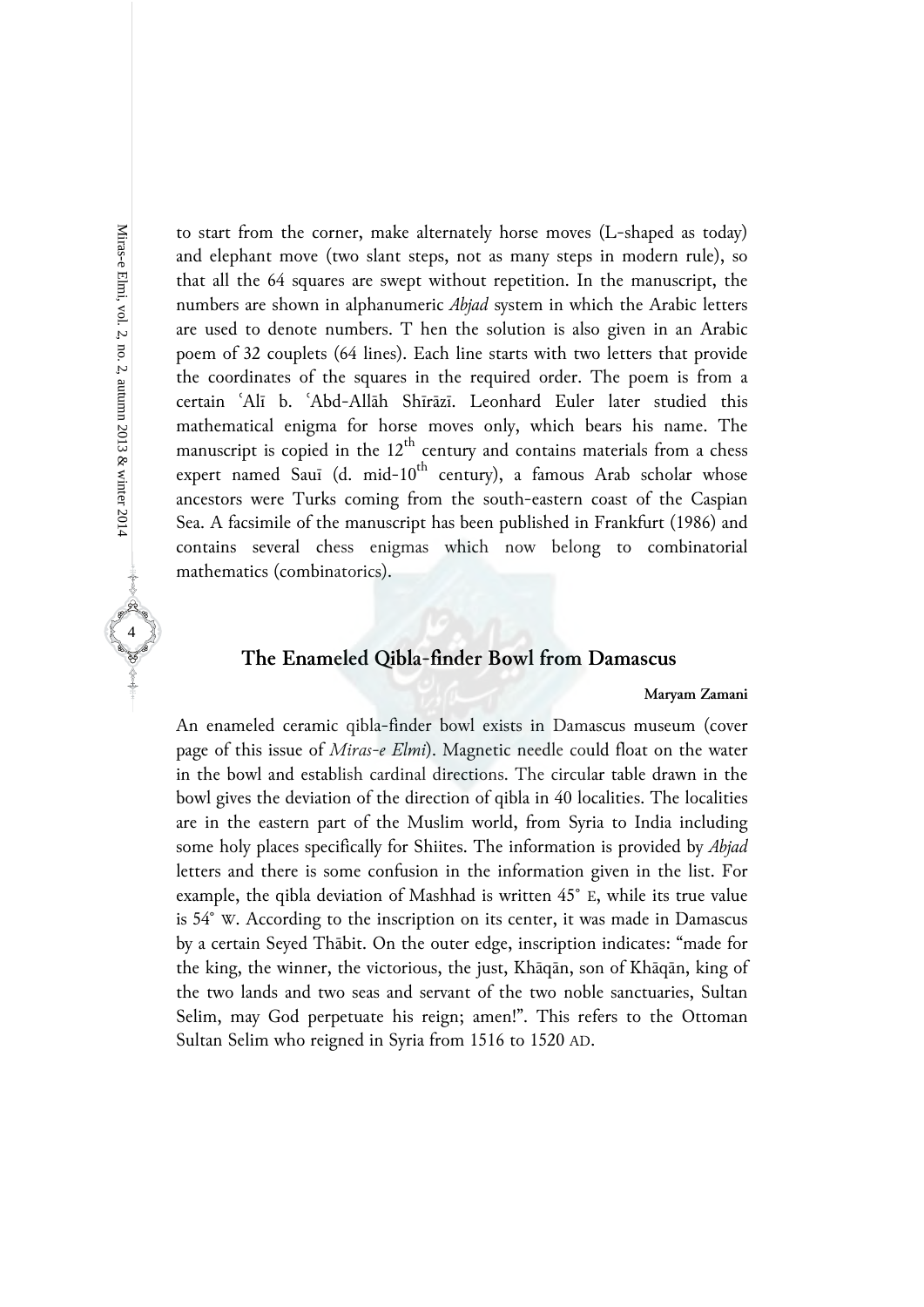# Miras-e Elmi, vol. 2, no. 2, autumn 2013 & winter 2014 Miras-e Elmi, vol. 2, no. 2, autumn 2013 & winter 2014

**CONTRACTOR** 

# **Question & Answer, a Writing Style from the Qajar Period**

**Maryam Saghafi** 

In the translation movement of the Qajar period, many books were translated from European languages into Farsi. These books contain several fields such as literature, history, geography, novels, industry books, military science and chemistry. European scientific writing style was transferred to Iran through the translation of these texts. Questions and answers or multiplayer conversations were among European writing styles that was transferred and improved in Iran. Many books, in various fields of politics and education, were translated and were written under this style. In this paper, we survey few samples of educational texts composed in questions and answers style. The main question of this research is whether this style of writing was used in the classical literature of Iran or not?

# **Zarudny, a Zoologist Influential on Ornithology of Iran**

### **Shamameh Mohammadifar**

Nikolai Alekseyvich Zarudny (b. Ukraine, 13 September 1859; d. Tashkent, 17 March 1919), conducted five long field trips in the Caspian region, northern Iran, the plains of Bukhara, as well as the Khiva oasis, between 1884 and 1892. He published his book, *Ornithological fauna of the Caspian Region* in 1896, covering the results of the five expeditions. He was the first zoologist researcher of western Central Asia, an area not visited by any zoologist before him. Zarudny conducted four more expeditions to Iran (1896, 1898, 1900-01, 1903-04), with the support of the Russian Academy of Sciences, the Russian Geographic Society, and the St. Petersburg Zoological Institute. During these trips, he wrote reports related to the fauna and some social conditions of the visited places in Iran. His team collected 3,140 specimens of birds, and about 50,000 specimens of insects of Iran. For his study of the Persian fauna, the Russian Geographical Society twice awarded him the prestigious Przhevalsky Prize and the small gold medal. During the last years of his life, Zarudny worked on a long-term project, which he intended to publish under the title